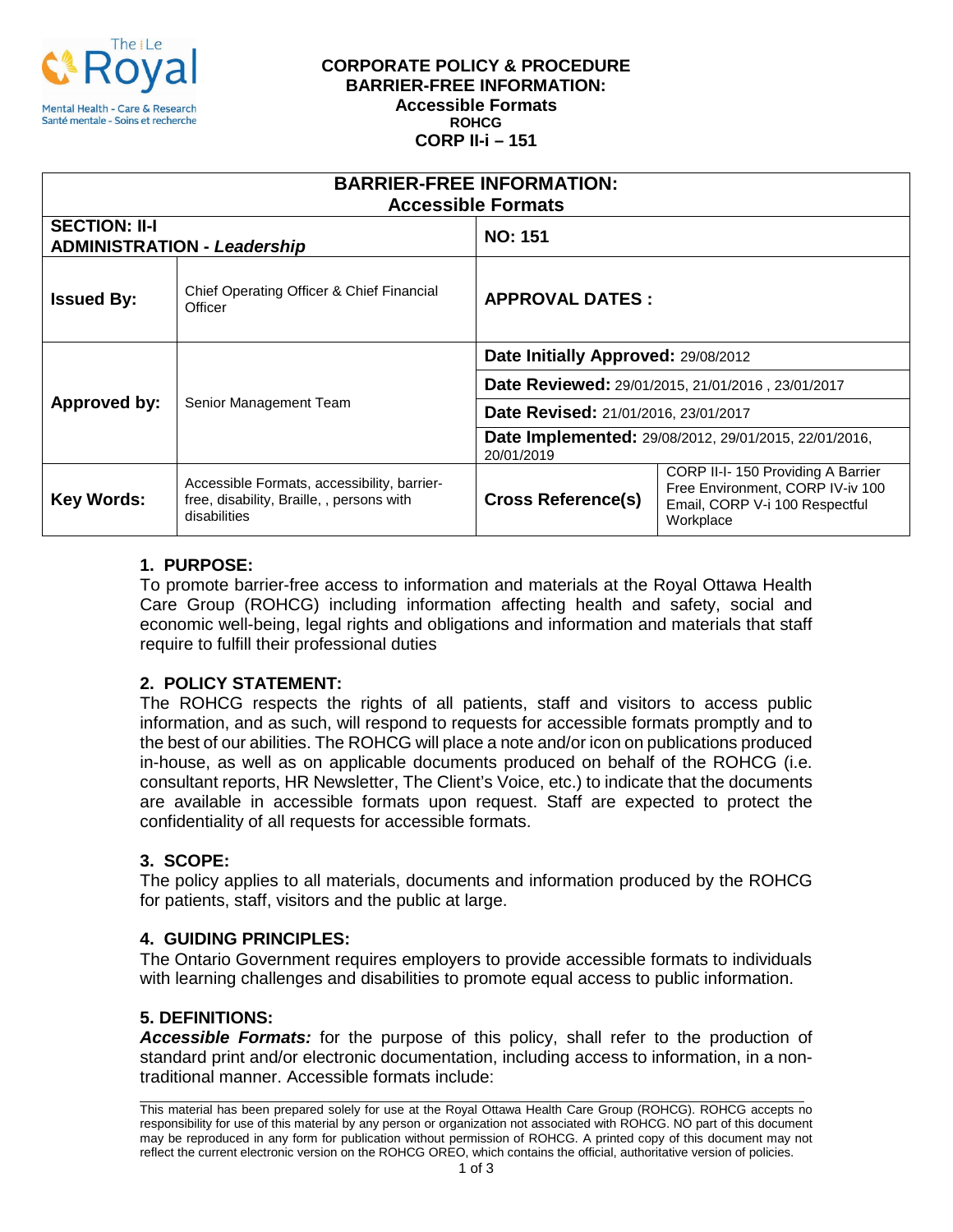#### **CORPORATE POLICY & PROCEDURE BARRIER-FREE INFORMATION: Accessible Formats ROHCG CORP II-i – 151**

- **Accessible Adobe Acrobat (PDF)**: (portable document format) An electronic means of presenting information in order to enable various computer programs to convert the information into a "readable" format.
- **Audio cassettes**: A tape recording of a publication.
- **Braille (Grade 1 & 2):** A reading tactile system using raised dots that when placed in different combinations form a written code enabling publications to be read through touch..
- **Electronic Text:** An electronic means of presenting information in order to enable various computer programs to convert the information into a "readable" format.
- **HTML:** Hyper Text Mark-up Language is an electronic means of presenting information in order to enable various computer programs to convert the information into a "readable" format.
- **Intervention services:** Tactile communication system for deaf/blind persons.
- **Large Print:** The enlargement of the point size for the contents of the print documents in order to enable use by persons with various degrees of visual impairment.
- **Orientation and Mobility services:** Service provided to blind and visually impaired persons to ensure safe orientation from one location to another within a facility.
- **Signed films, videos and meetings:** The spoken word is transferred to a visual sign language by an interpreter.
- **Sign language interpretation:** Visual communication system for deaf persons.

*Barriers:* The *Ontario Disability Act* (ODA) defines a "barrier" as anything that stops a person with a disability from fully taking part in society because of that disability.

# **6. PROCEDURE:**

**6.1 Initiating a Request for Accessible Formats:** A request for any document in a particular accessible format can be made by and/or to any ROHCG staff member. The individual receiving the request will complete a *Request for ROHCG Documentation in Accessible Format Form (Appendix 1)* and submit it to the Director of the applicable department.

**6.2 Accessible Format Document Requests for ROHCG Staff with disabilities:** All documents ROHCG staff may require to perform their professional duties shall be made available by the organization upon request and where technology permits in a format mutually agreed upon between the manager and the staff. Electronic correspondence between staff may also be provided upon request in accessible format..

### **6.3 Roles and Responsibilities:**

### **6.3.1** *The ROHCG will endeavour to:*

- Provide a supportive work environment that seeks to accommodate persons with disabilities in a manner that respects their dignity, right to privacy, confidentiality, good will and positive staff relations.
- Provide and pay for technical aids and services for staff with disabilities as well as repairs to such aids.

### **6.3.2** *The ROHCG Accessibility Committee will endeavour to:*

\_\_\_\_\_\_\_\_\_\_\_\_\_\_\_\_\_\_\_\_\_\_\_\_\_\_\_\_\_\_\_\_\_\_\_\_\_\_\_\_\_\_\_\_\_\_\_\_\_\_\_\_\_\_\_\_\_\_\_\_\_\_\_\_\_\_\_\_\_\_\_\_\_\_\_\_\_\_\_\_\_\_\_\_\_\_\_\_\_\_\_\_\_\_\_\_ This material has been prepared solely for use at the Royal Ottawa Health Care Group (ROHCG). ROHCG accepts no responsibility for use of this material by any person or organization not associated with ROHCG. NO part of this document may be reproduced in any form for publication without permission of ROHCG. A printed copy of this document may not reflect the current electronic version on the ROHCG OREO, which contains the official, authoritative version of policies.